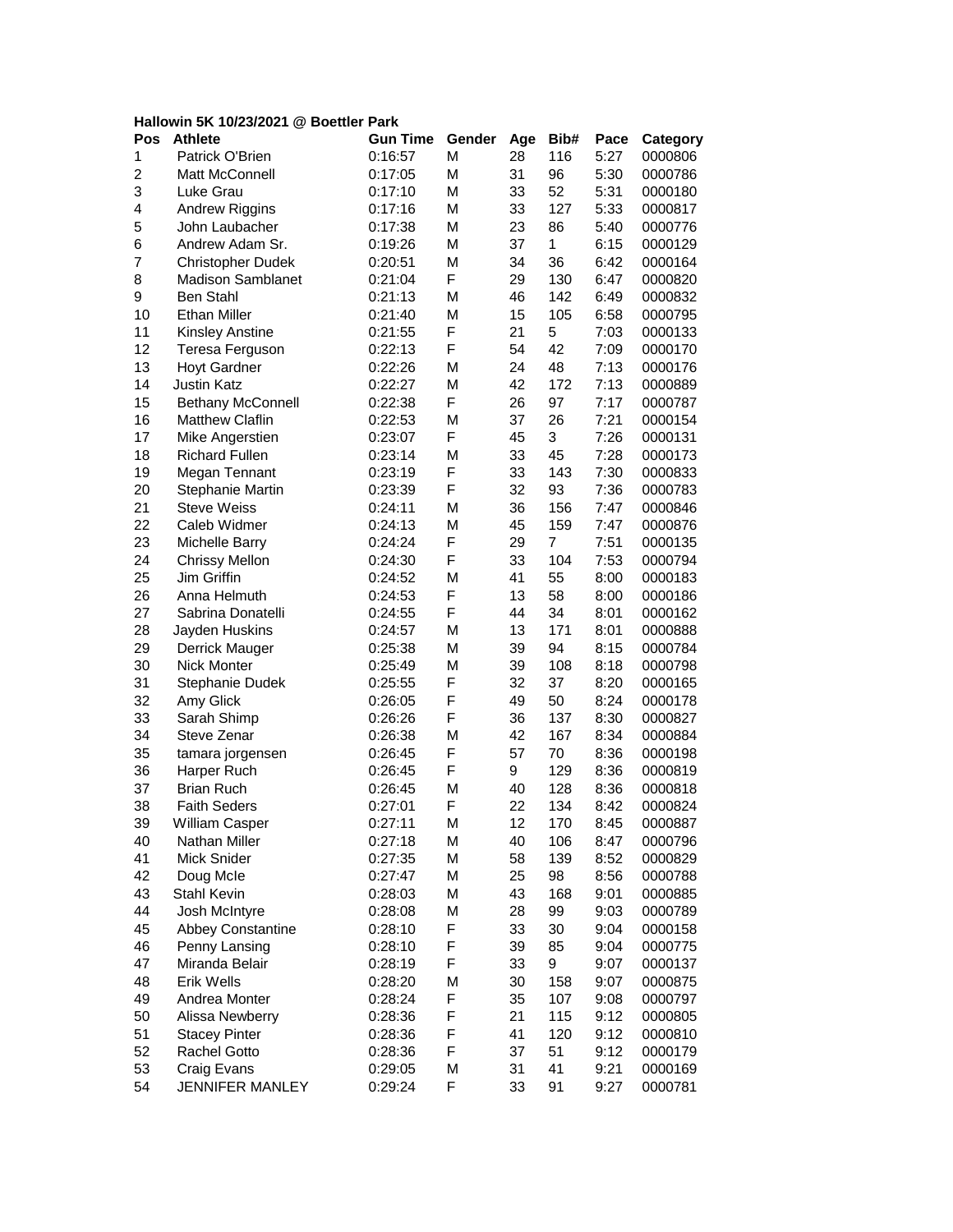| 55  | <b>Clinton Boley</b>    | 0:29:28 | М | 40       | 10  | 9:29           | 0000138 |
|-----|-------------------------|---------|---|----------|-----|----------------|---------|
| 56  | <b>Charles Oldfield</b> | 0:30:13 | М | 52       | 117 | 9:43           | 0000807 |
| 57  | <b>Andrew Lancaster</b> | 0:30:32 | М | 16       | 81  | 9:49           | 0000771 |
| 58  | ryan Manfredi           | 0:30:50 | М | 31       | 90  | 9:55           | 0000780 |
| 59  | Sarah Prosak            | 0:31:29 | F | 37       | 123 | 10:08          | 0000813 |
| 60  | Adrienne Fullen         | 0:31:41 | F | 28       | 46  | 10:11          | 0000174 |
| 61  | Kirk Lansing            | 0:31:43 | М | 46       | 84  | 10:12          | 0000774 |
| 62  | Ashley Mauger           | 0:32:00 | F | 41       | 95  | 10:18          | 0000785 |
| 63  | Luke San Jose           | 0:32:38 | М | 10       | 131 | 10:30          | 0000821 |
| 64  | Paige Lipscomb          | 0:32:43 | F | 30       | 87  | 10:31          | 0000777 |
| 65  | <b>Michelle Antulis</b> | 0:32:44 | F | 35       | 6   | 10:32          | 0000134 |
| 66  | Renee McMahon           | 0:32:44 | F | 61       | 101 | 10:32          | 0000791 |
| 67  | Tony Zaratsian          | 0:32:44 | М | 63       | 166 | 10:32          | 0000883 |
| 68  | Kathy Kriebel           | 0:32:44 | F | 65       | 77  | 10:32          | 0000767 |
| 69  | <b>Will Cestaro</b>     | 0:32:57 | М | 6        | 25  | 10:36          | 0000153 |
| 70  | Adam Cestaro            | 0:32:58 | М | 41       | 24  | 10:36          | 0000152 |
| 71  | <b>Bill Wagner</b>      | 0:33:03 | М | 63       | 153 | 10:38          | 0000843 |
| 72  | Aaron Cain              | 0:33:03 | М | 9        | 19  | 10:38          | 0000147 |
| 73  | <b>Madeline Burt</b>    | 0:33:35 | F | 13       | 16  | 10:48          | 0000144 |
| 74  | Owen Cain               | 0:33:44 | М | 6        | 20  | 10:51          | 0000148 |
| 75  | <b>Sydney Mullen</b>    | 0:33:45 | F | 23       | 110 | 10:51          | 0000800 |
| 76  | Christopher Cain        | 0:33:45 | М | 33       | 21  | 10:51          | 0000149 |
| 77  | Nick Thompson           | 0:34:01 | М | 36       | 146 | 10:57          | 0000836 |
| 78  | Lois Hollingsworth      | 0:34:09 | F | 73       | 63  | 10:59          | 0000191 |
| 79  | <b>Angel Seeley</b>     | 0:34:22 | F | 51       | 136 | 11:03          | 0000826 |
| 80  | <b>Brittany Huggins</b> | 0:34:22 | F | 36       | 66  | 11:04          | 0000194 |
| 81  | <b>Brandy Cash</b>      | 0:34:25 | F | 37       | 22  | 11:04          | 0000150 |
| 82  | Gerard Neugebauer       | 0:34:26 | М | 57       | 114 | 11:05          | 0000804 |
| 83  | Jenny VanBuren          | 0:34:29 | F | 49       | 151 | 11:06          | 0000841 |
| 84  | Amanda Jones            | 0:34:53 | F | 43       | 69  | 11:13          | 0000197 |
| 85  | Hayley Catherwood       | 0:34:55 | F | 30       | 23  | 11:14          | 0000151 |
| 86  | Christina Hodgkinson    | 0:35:21 | F | 41       | 62  | 11:22          | 0000190 |
| 87  | Ericka Turner           | 0:35:29 | F | 23       | 150 | 11:25          | 0000840 |
| 88  | Joel Byler              | 0:35:31 | М | 43       | 18  | 11:26          | 0000146 |
| 89  | <b>Bethany Meek</b>     | 0:35:41 | F | 25       | 103 | 11:29          | 0000793 |
| 90  | <b>Heather Parsons</b>  | 0:36:07 | F | 45       | 119 | 11:37          | 0000809 |
| 91  | Jim Draher              | 0:37:55 | Μ | 37       | 35  | 12:12          | 0000163 |
| 92  | Miranda Gagatsis        | 0:38:09 | F | 48       | 47  | 12:16          | 0000175 |
| 93  | Shannon Claytor         | 0:38:28 | F | 26       | 27  | 12:23          | 0000155 |
| 94  | David Tomei             | 0:38:36 | M | 69       | 149 | 12:25          | 0000839 |
| 95  | <b>Nickey Powers</b>    | 0:38:57 | F | 47       | 121 | 12:32          | 0000811 |
| 96  | Michelle DeMangeont     | 0:38:57 | F | 53       | 32  | 12:32          | 0000160 |
| 97  | Stephanie McIntyre      | 0:39:25 | F | 30       | 100 | 12:41          | 0000790 |
| 98  | Mark Greenwell          | 0:39:43 | М | 63       | 54  | 12:47          | 0000182 |
| 99  | Dawn Greenwell          |         | F | 54       | 53  |                |         |
| 100 | Nicole Beal             | 0:40:09 | F | 38       | 8   | 12:55          | 0000181 |
|     |                         | 0:40:21 |   |          |     | 12:59          | 0000136 |
| 101 | Kathleen Tobias         | 0:41:00 | F | 58       | 147 | 13:11          | 0000837 |
| 102 | Michael Kisak           | 0:41:18 | М | 66<br>11 | 73  | 13:17          | 0000763 |
| 103 | Keldon Wilson           | 0:42:00 | М |          | 162 | 13:31<br>13:34 | 0000879 |
| 104 | Jim Wilson              | 0:42:09 | Μ | 46       | 161 |                | 0000878 |
| 105 | Wendy Higley            | 0:42:53 | F | 61       | 61  | 13:48          | 0000189 |
| 106 | Matthew Hollingsworth   | 0:43:01 | Μ | 13       | 64  | 13:50          | 0000192 |
| 107 | <b>Bliss Thomas</b>     | 0:43:08 | F | 9        |     |                |         |
| 108 | James Thomas            | 0:43:10 | М | 31       |     |                |         |
| 109 | Kerri Boley             | 0:43:30 | F | 39       | 11  | 14:00          | 0000139 |
| 110 | Lauren Merklinger       | 0:43:41 | F | 26       | 169 | 14:03          | 0000886 |